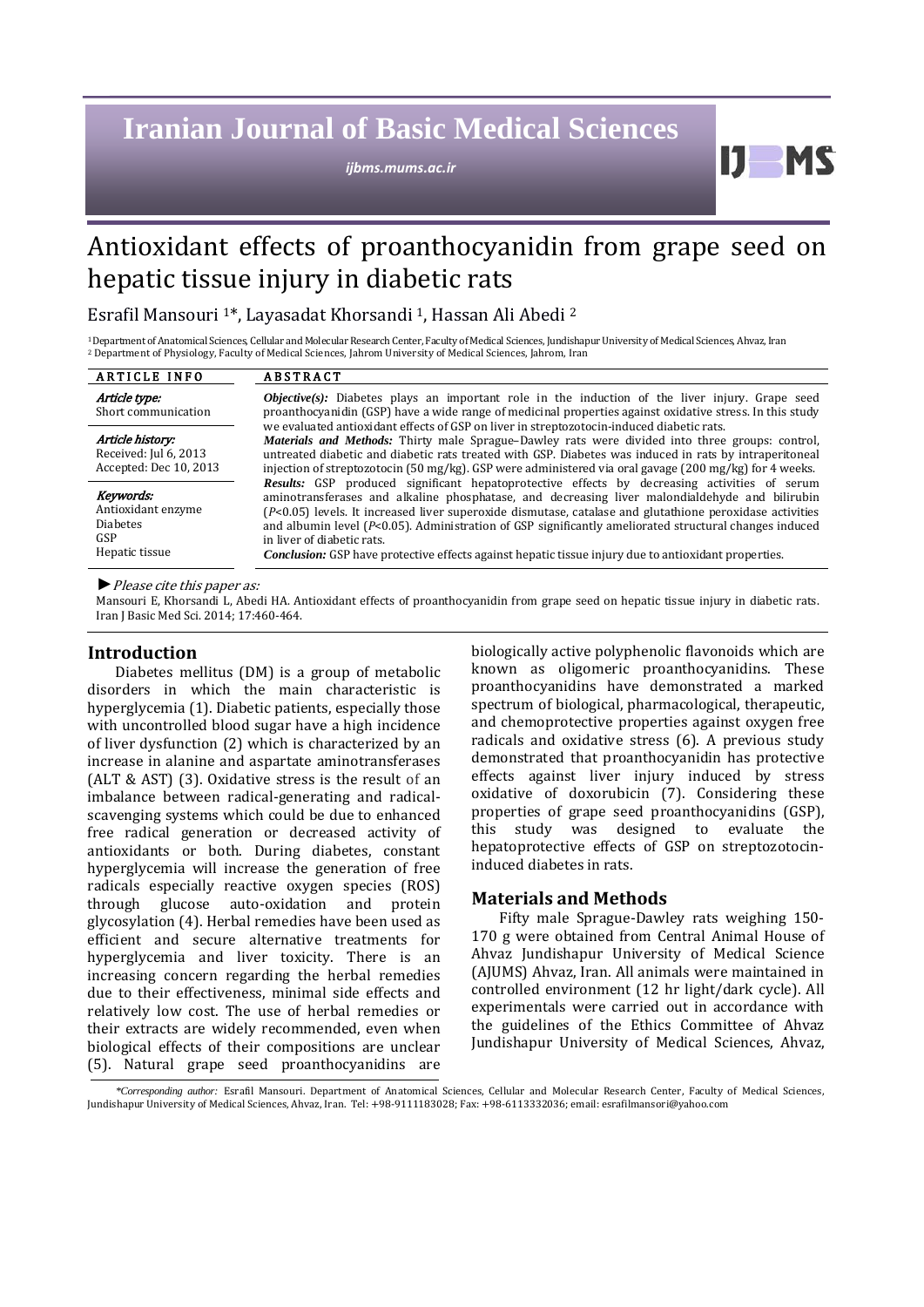Ī

Iran. Rats were divided into five groups of 10 rats each. These groups were divided as follows: group 1: control, group 2: diabetic rats, and groups 3-5: diabetic rats receiving GSP. All animals were kept under observation for one week prior to the start of the treatment.

#### *Chemicals*

GSP (95% pure) were purchased from Hangzhou Joymore Technology Co Ltd (China). The other chemicals and reagents were obtained from Sigma-Aldrich Chemical Co (St Louis, USA).

#### *Induction of diabetes*

Streptozotocin (STZ) was freshly dissolved in citrate buffer (0.1 M, pH 4.5). Diabetes was induced by a single intraperitoneal injection of STZ (50 mg/kg body weight) after overnight fasting. Control rats were injected with vehicle buffer only. Blood samples were obtained from the tail vein 72 hr after STZ injection and fasting blood glucose levels were determined with a glucose strip test in a glucometer (Easy Gluco Blood Glucose Monitoring system, Infopia, Korea). Rats with fasting blood glucose (FBS) level above 250 mg/dl were used as the diabetic animals.

#### *Animal treatment*

Treatment of the rats was started after measuring the blood glucose. Rats in the treated diabetic groups (groups 3-5) respectively received GSP 50, 100 and 200 mg/kg body weight. The GSP was dissolved in normal saline solution and given via oral gavage for 4 weeks (8-10 AM every day).

At the end of the experiment, the optimal dose was selected following the measurement of FBS by glucometer. Since the FBS of the group treated with the dose of 200 mg/kg was less than other groups, this dose was selected as the optimal dose (Table 1).

#### *Biochemical assay*

At the end of the experiment, six rats were randomly selected from each group, and were sacrificed under ether anesthesia. Blood samples were collected from the left ventricle and the sera were prepared following centrifuging at 2500×g for 15 min at 30° C. Serum biomarkers of the liver function including ALT, AST, alkaline phosphatase (ALP), albumin, and total bilirubin were measured using commercially available kits (Pars Azmon, Iran).

**Table 1**. The effect of different doses Grape seed proanthocyanidin on fasting blood glucose

| Groups          | FBS(mg/dl)                      |  |  |  |
|-----------------|---------------------------------|--|--|--|
| Control         | $97.16 \pm 3.15$                |  |  |  |
| <b>Diabetic</b> | $437.16 \pm 24.11$ <sup>a</sup> |  |  |  |
| GSP(50 mg/kg)   | $284.33 \pm 12.11$ a            |  |  |  |
| GSP(100 mg/kg)  | $254.33 \pm 25.31$ <sup>a</sup> |  |  |  |
| GSP(200 mg/kg)  | $108.32 \pm 5.42$               |  |  |  |
|                 |                                 |  |  |  |

Each value is expressed as mean±SE (n=6), **<sup>a</sup>** Means differ significantly among diabetic, GSP (50,100 mg/kg) and control groups (*P*<0.05), **<sup>b</sup>** Means did not differ significantly between GSP (200 mg/kg) and control groups (*P>*0.05)

GSP: grape seed proanthocyanidin; FBS: fasting blood glucose

#### *Preparation of liver homogenate*

Following the sacrifice, the livers were immediately removed and washed with isotonic saline. Then, the liver tissue was minced and a homogenate was prepared with 5% (w/v) potassium phosphate buffer (0.1 M, pH 7.4) using a homo-genizer (Heidolph Silentcrosher M, Germany). The homogenate was then centrifuged at 16000×g for 20 min to remove nuclei and cell debris. The supernatant was used for the lipid peroxidation and antioxidant activity measurement.

#### *Measurement of antioxidant activity*

According to the method previously described (6) 0.5 ml of the supernatant was added to 1.5 ml trichloroacetic acid (TCA) (10%). After centrifu-gation (4000×g for 10 min), 1.5 ml of supernatant was mixed with 2 ml thiobarbituric acid (TBA) (0.67%) and was kept for 30 min at 100° C. They were allowed to cool after that, 2 ml of n-butanol was added to the solution then the mixture was vigorously vortexed and centrifuged at  $4000 \times g$  for 15 min. Finally, the pink supernatant absorbance was read at 535 nm using a blank containing all the reagents except for the tissue homogenate. Values were expressed as nmol/mg protein. As 99% of the TBARS is malondialdehyde (MDA), TBARS concentrations of the samples were calculated from a standard curve using 1,1,3,3 tetramethoxypropane.

Catalase (CAT) activity was measured as previously described (6). The final reaction volume was 1 ml, containing 50 mM potassium phosphate (pH 7.0), 19 mM  $H_2O_2$ , and a 20-50 µl sample. The reaction was initiated by adding  $H_2O_2$ , and the absorbance were measured at 240 nm (25° C) for 30 sec. Catalase activity was calculated using the molar extinction coefficient of 43.6  $M<sup>-1</sup>$  cm<sup>-1</sup> for H<sub>2</sub>O<sub>2</sub>. The level of CAT was expressed in terms of  $\mu$ mol H<sub>2</sub>O<sub>2</sub> consumed/min per milligram of protein.

**Table 2**. Effect of GSP (200 mg/kg) on biochemical and antioxidant activity data in experimental groups

| Parameters              | Groups            |                                        |                              |  |
|-------------------------|-------------------|----------------------------------------|------------------------------|--|
|                         | Control           | Diabetic                               | Diabetic+GSP                 |  |
| ALT (U/l)               | 65.78±2.39        | 126.81±2.36ª                           | 85.38±2.76b                  |  |
| AST (U/l)               | $106.21 \pm 3.31$ | 146.35±2.24 <sup>a</sup>               | 116.84±2.84 <sup>b</sup>     |  |
| ALP (U/l)               | $105.01 \pm 2.82$ | 195.42±3.99 <sup>a</sup>               | 134.28±2.33 <sup>b</sup>     |  |
| Alb g/dl                | $4.36 \pm 0.16$   | $2.12 \pm 0.07$ <sup>a</sup>           | $3.96 \pm 0.09$ b            |  |
| Total bilirubin (mg/dl) | $.39 \pm .01$     | $97 \pm .02^a$                         | $.81 \pm .02b$               |  |
| SOD (U/mg protein)      | $15.98 \pm 2$     | $10.45 \pm 2.02$ <sup>a</sup>          | 13.68±1.91 <sup>b</sup>      |  |
| GPx (U/mg protein)      | $18.34 \pm 2.44$  | $12.94 \pm 2^a$                        | 16.96±1.85 <sup>b</sup>      |  |
| CAT (U/mg protein)      |                   | 204.65±10.53 165.62±11.26 <sup>a</sup> | 193.28±9.98b                 |  |
| MDA (nmol/mg protein)   | 19.08±2.05        | 29.42±3.29 <sup>a</sup>                | $22.30 \pm 2.7$ <sup>b</sup> |  |

Each value is expressed as mean±SE (n=6), **<sup>a</sup>** Means differ significantly among diabetic and control groups (*P*<0.05), **<sup>b</sup>** Means differ significantly between diabetic+GSP and dibetic group (*P*<0.05) ALT: alanine aminotransferases; AST: aspartate aminotransferases

ALP: alkaline phosphatase; Alb: albumin; SOD: superoxide dismutase; GPX: glutathione peroxidase; CAT: catalase; MDA: malondialdehyde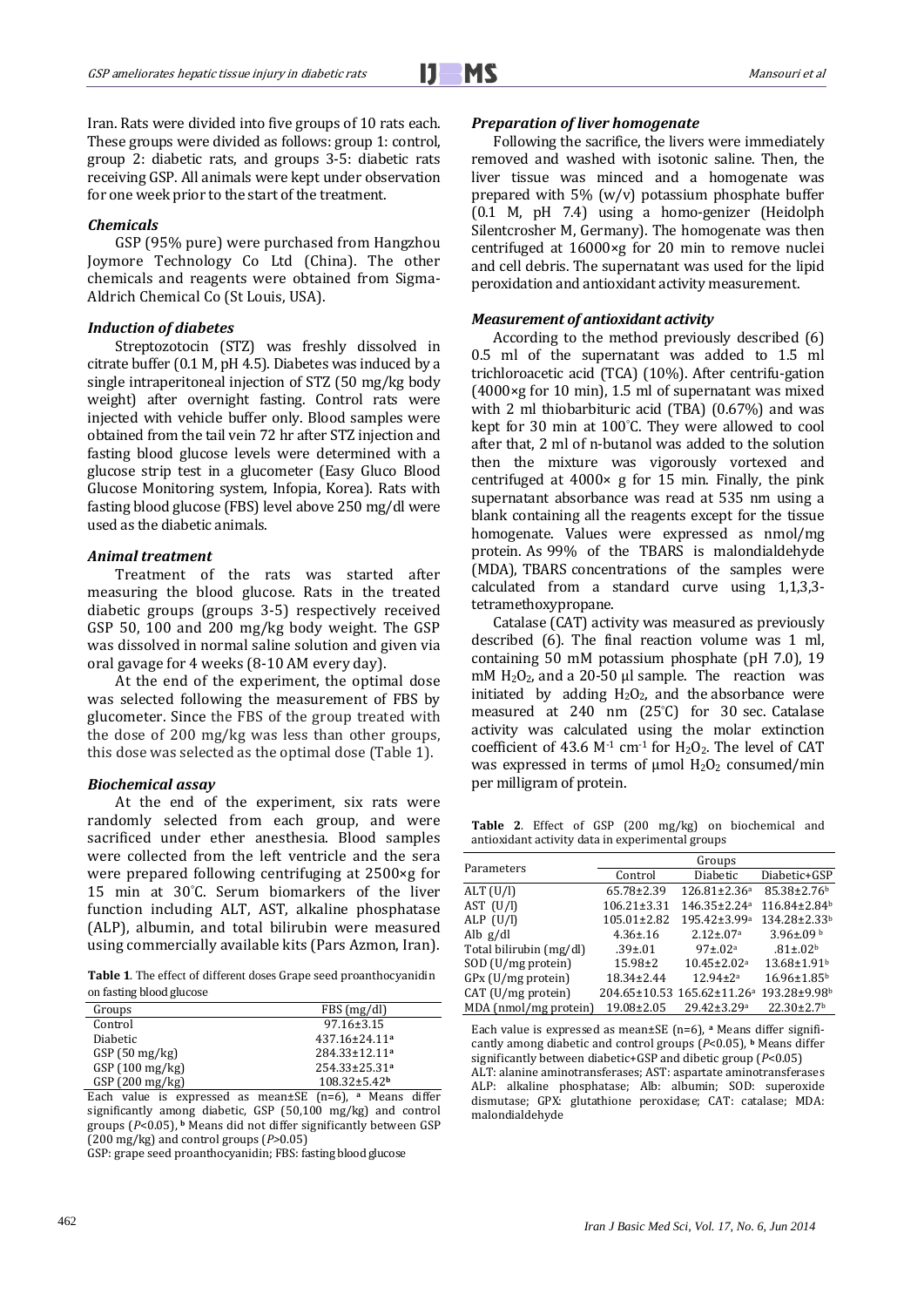

**Figure 1.** Histologic appearance of the liver tissue from different groups. (A) control group, (B) diabetic group, (C) Diabetic group with GSP (200 mg/kg) (H&E, 300x)

Superoxide dismutase (SOD) and glutathione peroxidase (GPX) activities were determined using the diagnostic kits RANSOD and ANSEL (RANDOX, UK) and were expressed as unit/mg protein. Protein content of the samples was measured by the method of Bradford (8).

#### *Histological examinations*

The livers were fixed in 10% neutral buffered formalin, dehydrated with 50–100% ethanol solutions, and then embedded in paraffin. Tissues were sectioned at 5 μm thickness, followed by haematoxylin-eosin staining before subjecting to photomicroscopic observation.

# *Statistical analysis*

Data are expressed as mean  $\pm$  SE. Statistical significance of differences was assessed by one-way ANOVA using SPSS for Windows (version 15) followed by Tukey´s -test. *P*<0.05 was assumed as statistically significant.

# **Results**

# *Biochemical assay*

The effects of GSP on serum levels of the markers of the liver injury (ALT, AST, ALP, bilirubin and albumin) in diabetic rats, are shown in Table 2. ALT, AST, ALP and bilirubin contents in serum of diabetes group were found to be significantly increased as compared to control group (*P<*0*.*05) and these parameters in treated group were significantly decreased as compared to diabetes group (*P<*0*.*05). The serum albumin level in diabetes group was significantly decreased as compared to control group (*P<*0*.*05) and this parameter was significantly increased in treated group (*P<*0*.*05).

## *Antioxidant activity changes*

The effects of GSP on SOD, GPx, CAT and MDA levels in the rats livers are shown in Table 1. In diabetic rats, the activities of SOD, GPx and CAT were significantly decreased, while the MDA level was significantly increased as compared with the control rats (*P<*0*.*05). Treatment of diabetic rats with GSP, significantly increased the activities of SOD, GPx and CAT and decreased MDA level in the liver (*P*<0.05).

## *Histological changes*

Figure 1 shows the structure of hepatocytes in the experimental animals. The morphology of the liver in control group was normal and pathological changes were not observed, hepatocytes made up interconnected plates and the plates arranged radially around the central vein. The spaces between these plates contain liver sinusoids. Pathologic alterations were observed in the animals of diabetic group. Hepatocytes relative lost their usual concentric arrangement and the sinusoids were congested. In this group, the hepatocytes showed clear grades of cloudy swelling with cytoplasmic vacuoles and pycnotic nuclei were seen in some cells (Figure 1B). Treatment with GSP showed marked improvement in hepatocytes structure. Also, nuclei and cytoplasm had normal structure. Hepatocytes arrangement and sinusoids congestion largely returned to normal as compared with the diabetic rat (Figure 1B).

# **Discussion**

Our results demonstrated that FBS was significantly decreased in diabetic rats treated with GSP. It may be due to the potential of GSP in increasing insulin level in the blood and so decreasing glucose levels in diabetic rats (9). In the present study, significant reduction in serum albumin level and elevations of the levels of the liver injury markers (ALT, AST, ALP, and bilirubin) indicate the hepatocytes injury in experimental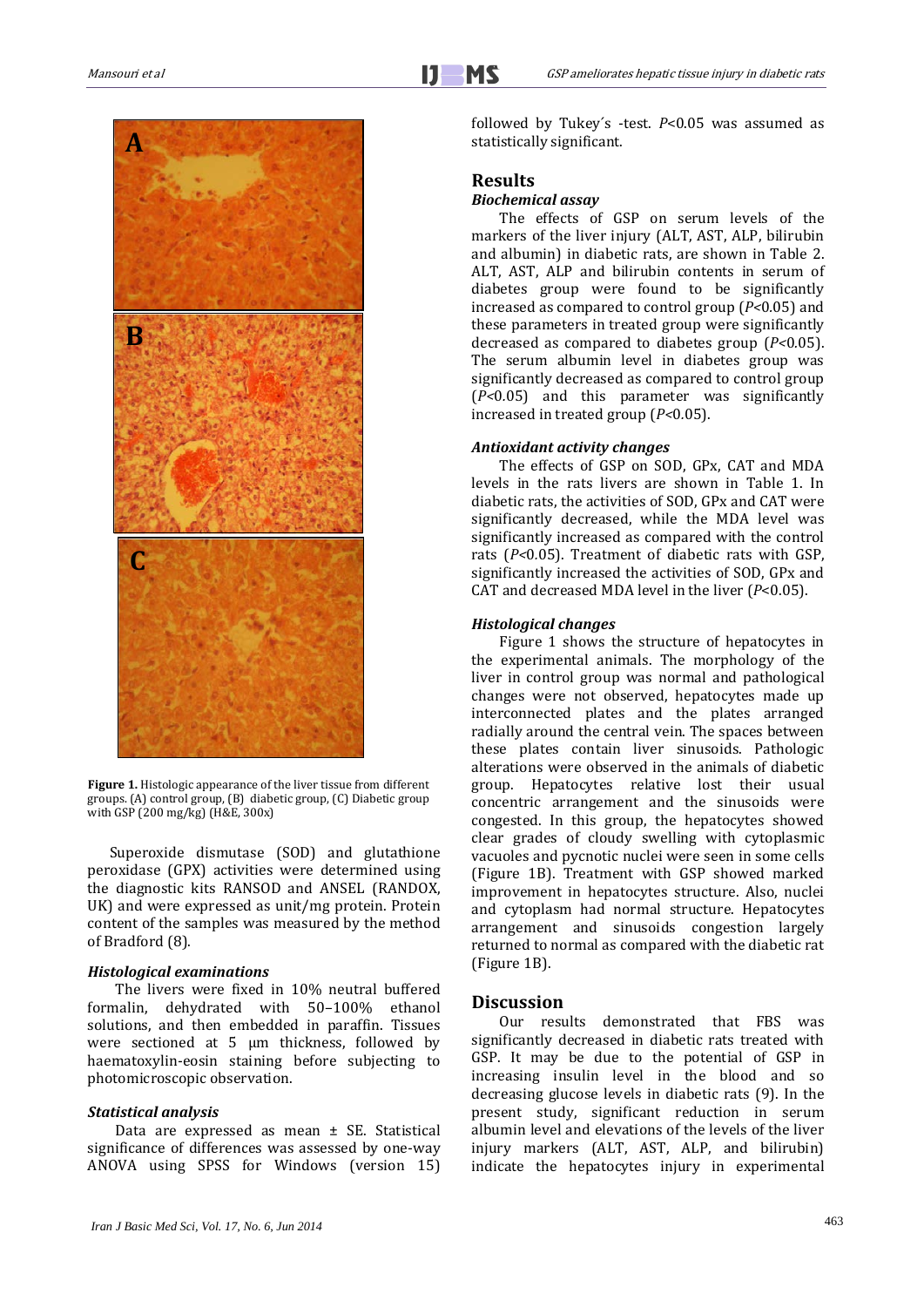Ī

diabetes. Individuals with diabetes have a higher incidence of liver function test abnormalities than those who are not diabetic (10). The data of this study also indicated that daily treatment with GSP considerably improves biochemical status of diabetic rats. Liver function tests (LFTs) are generally used in clinical practice to screen the liver diseases, monitor the development of known diseases, and monitor the effects of drugs that may cause hepatotoxicity. The most common LFTs include the serum aminotransferases, alkaline phosphatase, bilirubin, and albumin (10). Hepatocyte injury or hepatotoxicity results in the release of the liver enzymes into the blood circulation, thus increases liver enzymes level (11). Diabetes induced by STZ in rats causes liver tissue injury, which is associated with the elevation of serum hepatic enzymes, such as ALT and AST (12).

The above mentioned enzymes turned back to their normal serum levels after treatment with GSP perhaps due to prohibition of intracellular enzyme permeation created by cell membrane stability or cellular regeneration. Efficient adjustment of bilirubin and albumin indicates early recovery of functional and secretory activities of hepatic cells (13). In this study, significant reduction of antioxidant enzymes (SOD, GPx, CAT) activity as well as significantly increased MDA level show oxidative stress of the liver in experimental diabetes. Lipid peroxidation is generally used as a marker of tissue oxidative stress, in which oxygen reacts with polyunsaturated fatty acids and creates lipid products such as MDA and 4-HNE, and increase production of free radicals, leading to the injury of cell membrane, cell necrosis and inflammation (14). SOD and CAT are two major scavenging antioxidants which eliminate free radicals *in vivo*. A reduction in the activity of these antioxidants provides abundant accessibility of superoxide anion  $(0^2)$  and hydrogen peroxide  $(H_2O_2)$ , which subsequently produce hydroxyl radicals (OH), due to the production and proliferation of lipid peroxidation. SOD dismutases the  $0<sup>2</sup>$  free radical to  $H<sub>2</sub>O<sub>2</sub>$ , which is then turns to H2O by CAT or GPx (16). It has been demonstrated that the activity of these antioxidant enzymes (SOD, CAT, GPx) is reduced in diabetic rats (6). Our observations also showed that daily treatment with GSP significantly increased antioxidant enzymes activities and markedly decreased MDA level. These results are similar to a previous study (6).

### *Histological changes*

Last evaluations indicated notable alterations in the liver structure such as fatty change in short term (3). In the present study, oral administration of GPS improved structural changes induced by diabetes. This preservation by GSP may be due to both inhibition of metabolism and/or detoxification of cytotoxic radicals. In addition, its presumed contribution to DNA repair may be the other important attribute, which plays a role in its protective effects. This effect possibly involves the inhibition of neutrophil infiltration and lipid peroxidation, thus restoring oxidant and antioxidant activity (14). Our findings are in agreement with a previous study (7).

# **Conclusion**

The results demonstrate that GSP can improve serum biomarkers and histopathologic changes of damaged liver tissue in diabetic rats. It is therefore likely that GSP is prophylactic against diabetic complications and ameliorates diabetic hepatopathy through its antioxidant properties.

# **Acknowledgment**

The authors would like to thank all the staffs of Cellular and Molecular Research Center of AJUMS. This work was supported by a grant from Deputy of Research and Technology Development of AJUMS (research project No. U-91225).

#### **References**

1. Abdelaziz EA. Pathological and biochemical studies on the effect of trigonella foenum- graecum and lupines termis in alloxan induced diabetic rats. World Appl Sci J 2011; 12:1839-1850.

2. Tolman KG, Fonseca V, Dalpiaz A, Tan MH. Spectrum of liver disease in type 2 diabetes and management of patients with diabetes and liver disease. Diabetes Care 2007; 30:734–743.

3. Zafar M, Naqvi S, Kaimkhani MA. Altered liver morphology and enzymes in streptozotocin induced diabetic rats. Int J Morphol 2009; 27:719-725.

4. Moussa SA. Oxidative stress in diabetes mellitus. Romanian J Biophys 2008; 18:225–236.

5. Gupta RK, Kesari AN, Murthy PS, Chandra R, Tandon V, Watal G. "Hypoglycemic and antidiabetic effect of ethanolic extract of leaves of a nonasquamosa L. in experimental animals. J Ethnopharmacol 2005; 99:75–81.

6. Mansouri E, Panahi M, Ghaffari MA, Ghorbani A. Effects of grape seed proanthocyanidin extract on oxidative stress induced by diabetes in rat kidney. Iran Biomed J 2011; 15:100-106.

7. Al-Sowayan NS, Kishore U. Prophylactic efficacy of a combination of proanthocyanidin and vitamin E on hepatotoxicity induced by doxorubicin in rats. Int Res J Pharm 2012; 2:161-169.

8. Bradford MM. A rapid and sensitive method for the quantitation of microgram quantities of protein utilizing the principle of protein-dye binding. Analytical Biochem. 1976; 72:248-54.

9. His SC, Kao YP, Wang PY, Chao HM, Huang CH, Liu HS, *et al*. Grape seed procyanidins improve diabetic symptoms in mice with streptozotocin-induced diabetes. Open Physiol J 2009; 2:6-13.

10. Harris EH. Elevated liver function tests in type 2 diabetes. Clin Diabetes 2005; 23:115–119.

11. Kamel ZH, Daw I, Marzouk M. Effect of cichorium endivia leaves on some biochemical parameters in